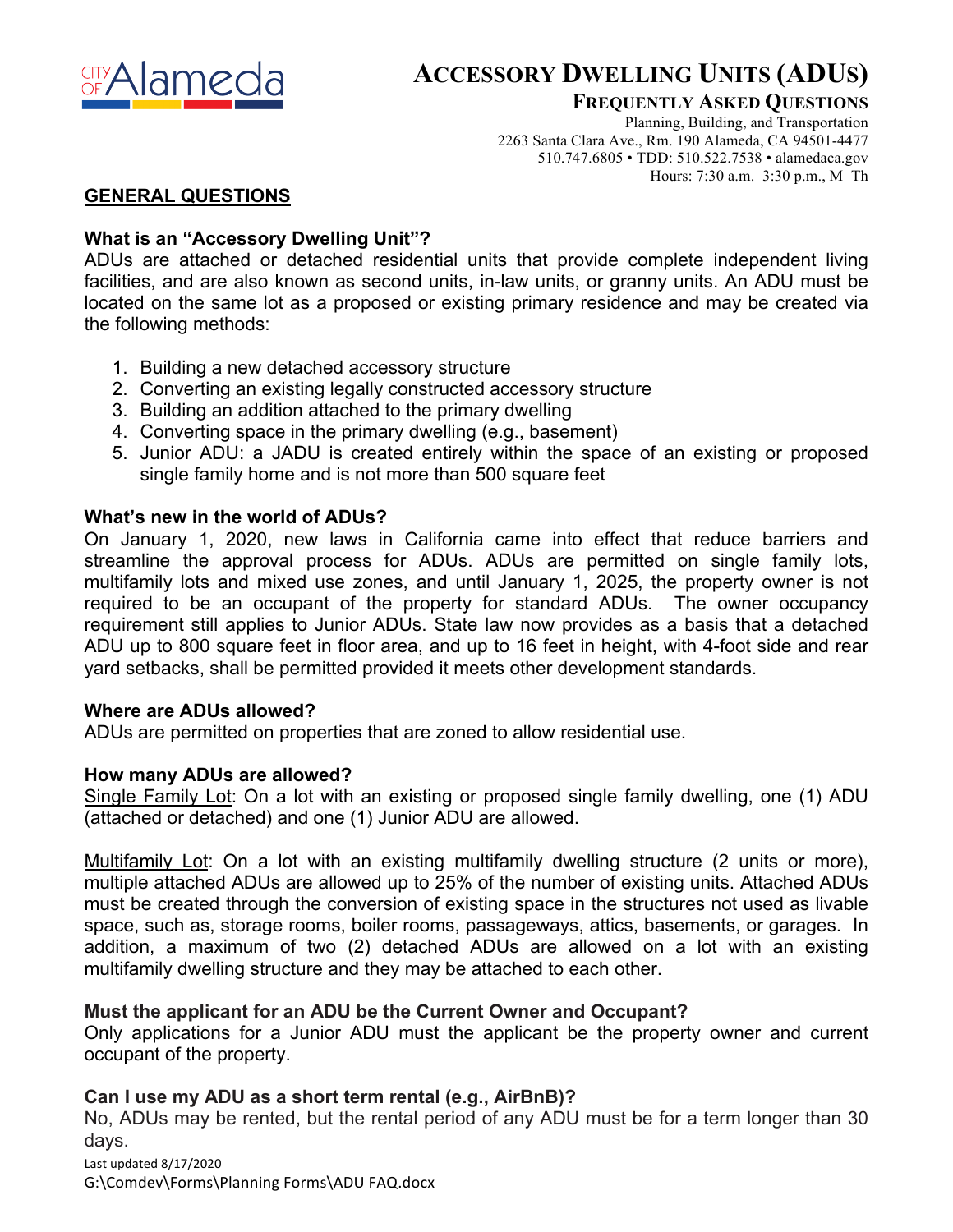## **Can I sell the ADU?**

No, ADUs may not be sold or otherwise conveyed separately from the primary dwelling.

#### **Can I demolish my garage to build an ADU?**

Yes, an existing garage may be demolished to make room for a new ADU. However, if the garage that is to be demolished was constructed prior to 1942, then a Certificate of Approval application will be required. The Certificate of Approval application is necessary so that the City can determine whether the garage is a historic resource. This is a discretionary review process that requires the City to notify neighbors, and the certificate must be approved by the Planning Division prior to applying for the ADU building permit.

#### **DEVELOPMENT STANDARDS**

#### **Are ADUs subject to lot size requirements and density limitations?**

No, an ADU may be created on any lot where the zoning regulations allow residential uses and has an existing or proposed single-family dwelling or a multifamily dwelling structure. ADUs are also allowed in mixed-uses zones where residential uses are allowed together with nonresidential uses, including residential above ground-floor commercial, for example.

#### **Are there restrictions on the size of an ADU?**

The total floor area of an ADU cannot exceed 1,200 square feet, provided however an 800 square foot ADU must be allowed. Floor area is defined as the interior areas of a dwelling unit with ceiling heights of 7 feet or more including basements, storage rooms, and attics but does not include a garage.

#### **Is there a limit on the number of bedrooms in an ADU?**

No, but all bedrooms must conform to standard building code requirements such as minimum size and minimum window egress requirements. Refer to the California Building Code or consult a qualified building professional for more information about building code requirements.

## **Am I required to create a new parking space on my property for the ADU?**

ADU: State law waives any parking requirement for ADUs located within a half-mile walking distance from a transit stop. All of Alameda is located within a half-mile distance of public transit except some locations on Creedon Circle. If your property is on Creedon Circle, please consult with a Planner prior to submitting your application.

JADU: There are no parking requirements for JADUs.

## **May I convert my garage into an ADU?**

Yes, an existing garage may be demolished in conjunction with the construction of an ADU or converted to an ADU. In such case, the parking space(s) are not required to be replaced. However, if you choose to replace existing parking space(s), the new parking space(s) must meet City requirements for dimensions, area for vehicle backup, and landscaping buffer. The relocated parking spaces also cannot be located in any of the front yard or the street side yard on a corner lot. These rules ensure that the parking space is usable and provide adequate room for vehicle maneuverability. The California Building Code also has requirements for converting non-habitable space to habitable space. Refer to the California Building Code or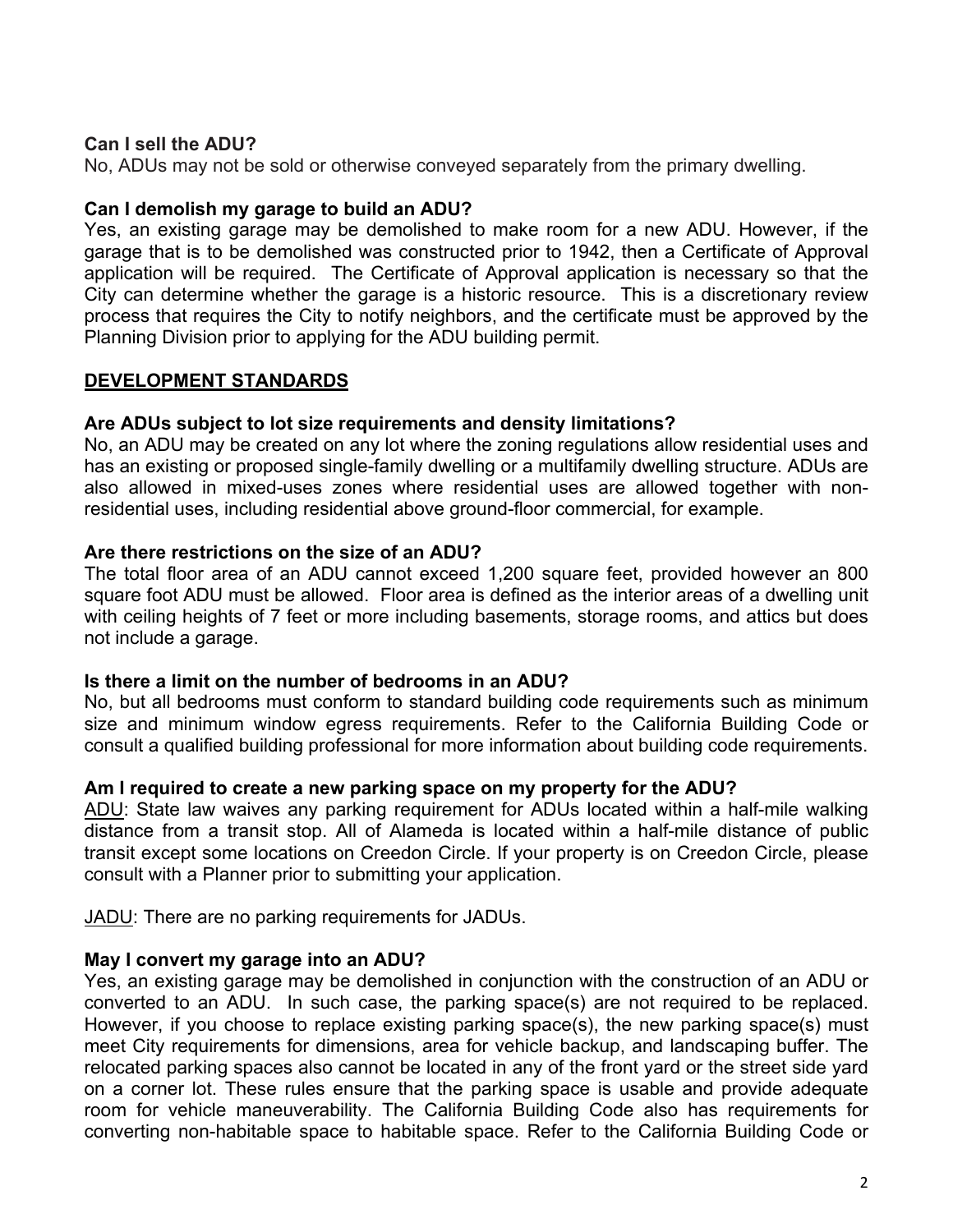consult a qualified building professional for more information about building code requirements. If the ADU is attached to a garage then fire resistive construction will be needed between the garage and the ADU.

## **Is there a height limit on detached ADUs?**

Yes. ADUs may be up to 16 feet tall unless the ADU is being constructed within the existing space of a legally constructed existing accessory structure. The 16-foot height limit is measured from the ground to the ridge of the roof.

## **How does the height limit apply in designated Flood Zones?**

Homes located in specially-designated FEMA Special Flood Hazard Areas (Flood Zone) are typically required to build an elevated floor that is higher than the highest level of projected flood waters. If the property is located within a Flood Zone, the ADU may exceed the 16-foot height limit in order to provide an elevated living area that meets FEMA regulations. However, to keep the height exception at a minimum, the interior ceiling height of the living area cannot exceed 8 feet. The ADU must also provide 4-foot side and rear yard setbacks. If your property is within a FEMA Flood Zone, please consult with a Planner prior to submitting your application.

## **Are there setback requirements for detached ADUs?**

Yes. Generally, the structure must maintain a four foot (4') setback from side and rear property lines. However, if the structure is more than seventy-five (75') feet from the front property line and adjoins a neighboring required rear yard, this requirement does not apply. Also, if the ADU is converted from an existing structure or constructed fully within the location of an existing structure, the setback requirement does not apply.

Detached ADUs located in the Flood Zone that are allowed to exceed the 16' height limit in order to meet FEMA requirements must provide the minimum four-foot (4') side and rear yard setbacks.

## **May I build a second story above the garage in my backyard for an ADU?**

A second story will only be allowed if the existing garage has the height to accommodate a second story within its existing framework. However, the height of the second story ceiling cannot exceed 16 feet. Otherwise an ADU within an existing garage may include an expansion of no more than 150 square feet beyond the same physical dimensions as the existing garage and any such expansion must be limited to ingress and egress. If you demolish a detached garage, new construction ADU is limited to 16 feet in height.

## **Are ADUs required to install fire sprinklers?**

An ADU is only required to install fire sprinklers if fire sprinklers are required for the primary dwelling.

## **Are there lot coverage requirements for detached ADUs?**

Yes, the total area of all building footprints on the lot cannot exceed 60% of the lot area.

In addition, the footprint of the ADU cannot cover more than 40% of the rear yard setback area or 400-square-feet, whichever is greater. For lots that are at least 100' in length, the rear yard setback area is 20 feet from the rear property line multiplied by the width of the lot. For lots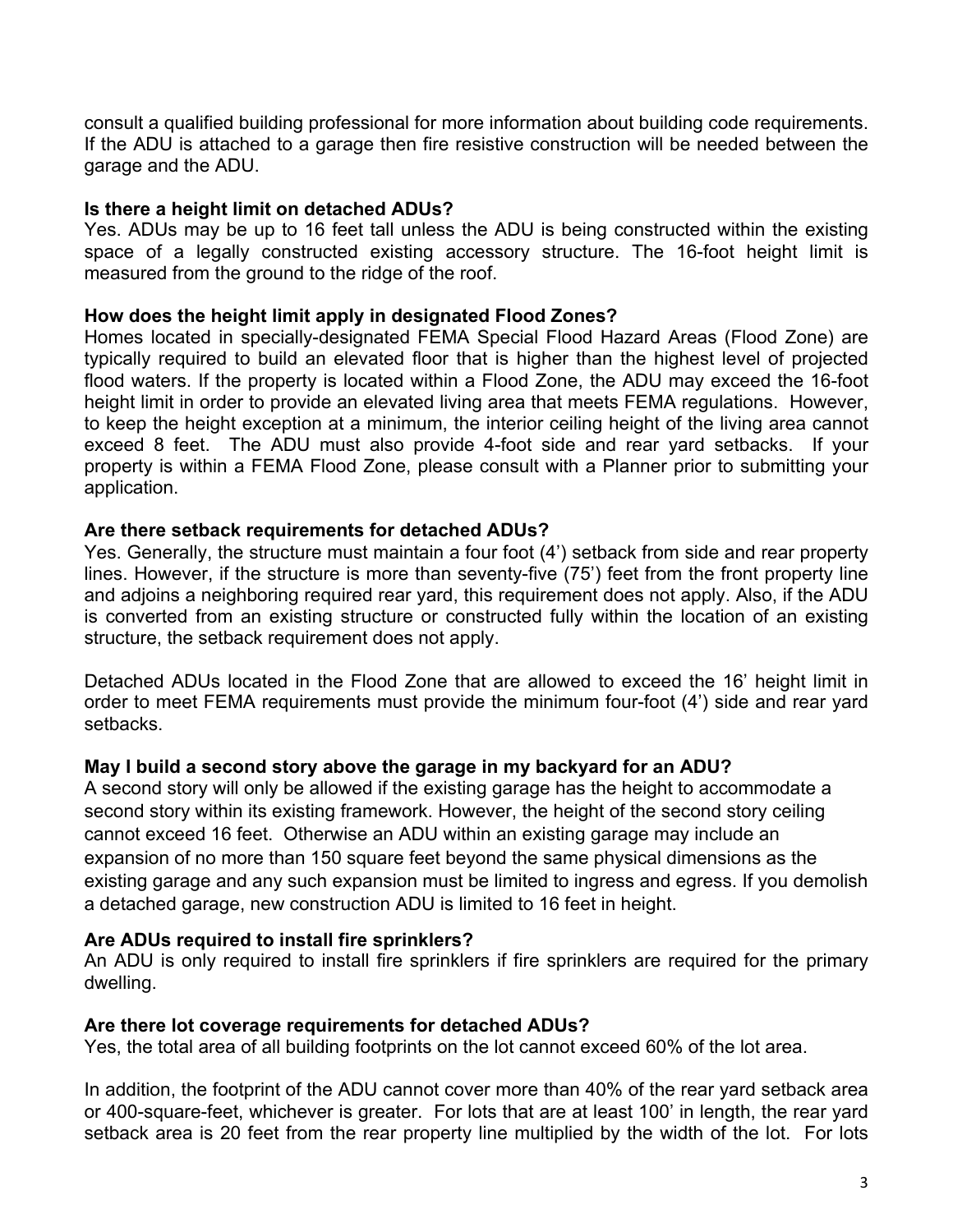that are less than 100-feet deep, the rear yard setback is 20% of the lot depth, but no less than 12 feet.

As an exception to the lot coverage requirements above, an ADU that is not more than 800 square feet in size and up to 16 feet tall will be permitted as long as the ADU provides 4-foot setbacks from the rear and side property lines.

## **JUNIOR ADU**

## **What is a Junior ADU?**

State law allows a special type of ADU called a Junior ADU (JADU). A JADU must be located entirely within the existing walls of a proposed or existing single family home, except that an addition of 150 square feet may be permitted. The JADU must have a separate entrance from the main dwelling that is not on the front elevation of the house. The JADU must also have its own efficiency kitchen, but a private bathroom is not required as long as that the JADU has full access to a bathroom in the primary dwelling. The maximum size of a JADU is 500 square feet. No off-street parking is required. Either the JADU or primary dwelling must be owneroccupied.

## **APPLICATION PROCESS**

## **What are the steps to obtaining permits for an ADU?**

- 1. Apply for an ADU building permit
- 2. Include the ADU Zoning Checklist with your application
- 3. Junior ADUs Only: Record a Declaration of Restrictions at the Alameda County Recorder's Office using the form provided
- 4. Begin construction once a permit is issued
- 5. Call for building inspections (510) 747-6830
- 6. Receive a Certificate of Occupancy

## **What happens during review of an ADU permit application?**

The Planning Division will review the design of the ADU to ensure that it complies with all zoning requirements such as size, height, location, and setbacks. The Building Division will review the plans for conformance with the California Building Code. Applicants will be notified in writing (via a "Hold Notice") if additional information or corrections to the plans are necessary or when the permit is ready to be issued. Applicants can check permit review status and download correspondence online via the ePermit portal.

## **Is neighborhood notification required when adding an ADU?**

No, state law mandates ministerial review for all ADU applications so there is no public notification.

## **How long is the permit review for an ADU?**

The length of building permit plan review depends on the quality and completeness of the plan drawings. If the initial submittal meets all building codes and requirements, the City review may be completed within 30 days. However, if the City finds that corrections are needed, the City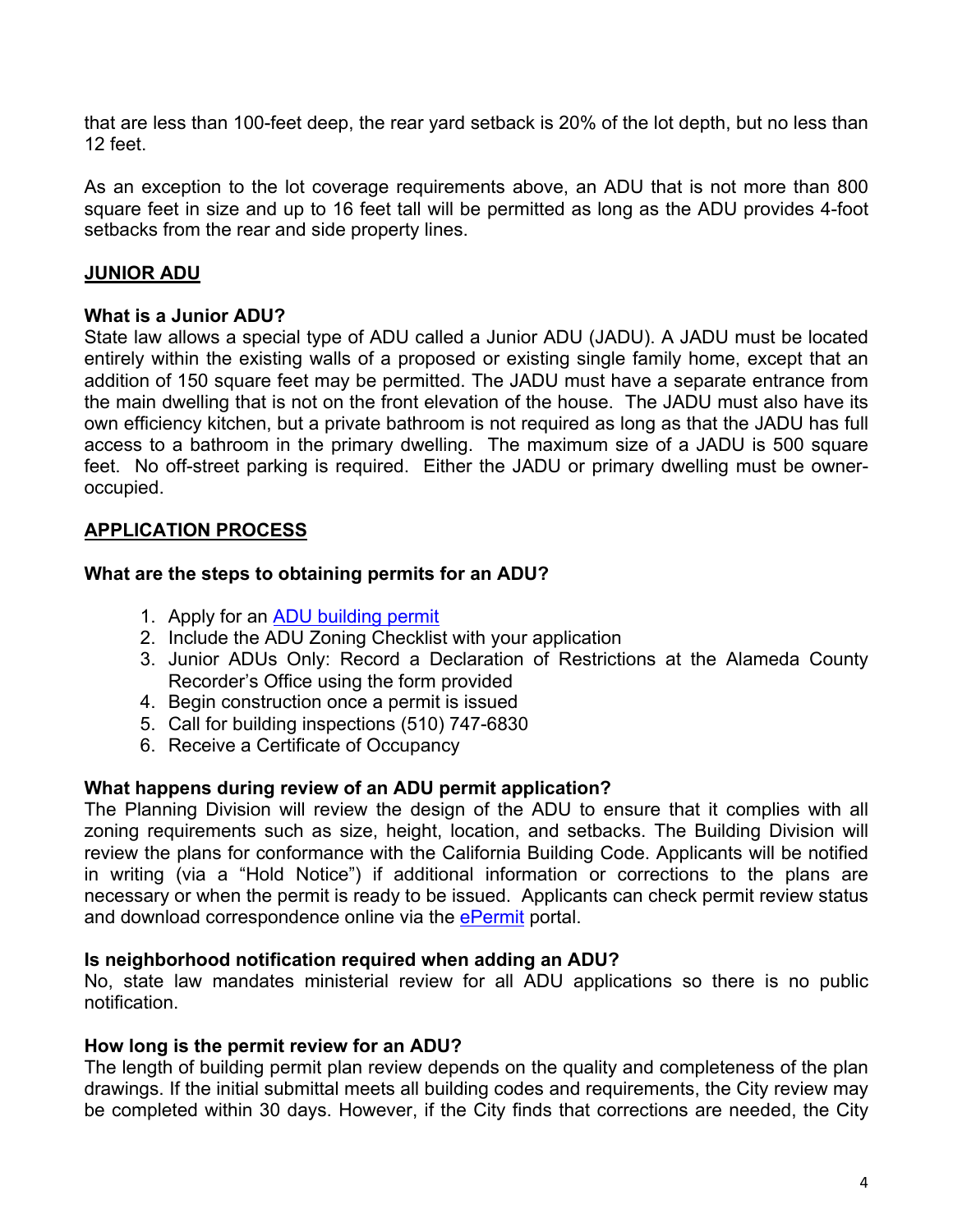will issue a Hold Notice containing a list of corrections required before the City can issue a building permit. Each round of review is a 30 day turnaround.

## **PERMIT FEES**

#### **How much are the permit fees for an ADU?**

Permit fees vary primarily based on ADU size and project valuation. Other factors can affect the cost of the permit, including but not limited to, other work that may be necessary to facilitate an ADU project, the quality of the plan submittal, and incomplete drawings that require multiple rounds of City review. Please check with the Permit Center for actual fees for your application.

## [*2019 Fee Examples:*]

Convert existing 224 sf garage to ADU Valuation: \$40,000; Permit Fees: \$3,163

New construction of 400 sf detached ADU Valuation: \$120,000; Permit Fees: \$7,533

Convert existing bedroom and utility room to JADU Valuation: \$35,000; Permit Fees: \$3,545

Convert existing basement into 955 sf ADU and 450 sf storage area. Valuation: \$86,000; Permit Fees: \$9,110

## **Do development impact fees apply to ADUs?**

No, the City does not apply development impact fees to ADUs and JADUs. While ADUs are separate dwelling units, they are accessory uses to a primary residence.

## **BUILDING-RELATED QUESTIONS**

#### **Can I add an ADU to my garage but keep the garage door and use the space for parking when the ADU is not in use as living space?**

No, ADUs and garages are subject to different requirements under the building code and therefore the two uses (occupancy types) cannot be commingled. The codes and regulations exist to protect the safety of building occupants. In this case, the possibility of a person sleeping in the same enclosure as a running vehicle presents a serious safety hazard.

#### **Can I request a separate address for the ADU?**

A separate address will be assigned by the City's Building Official for the ADU as part of the building permit submittal. Applicants do not need to make a separate request.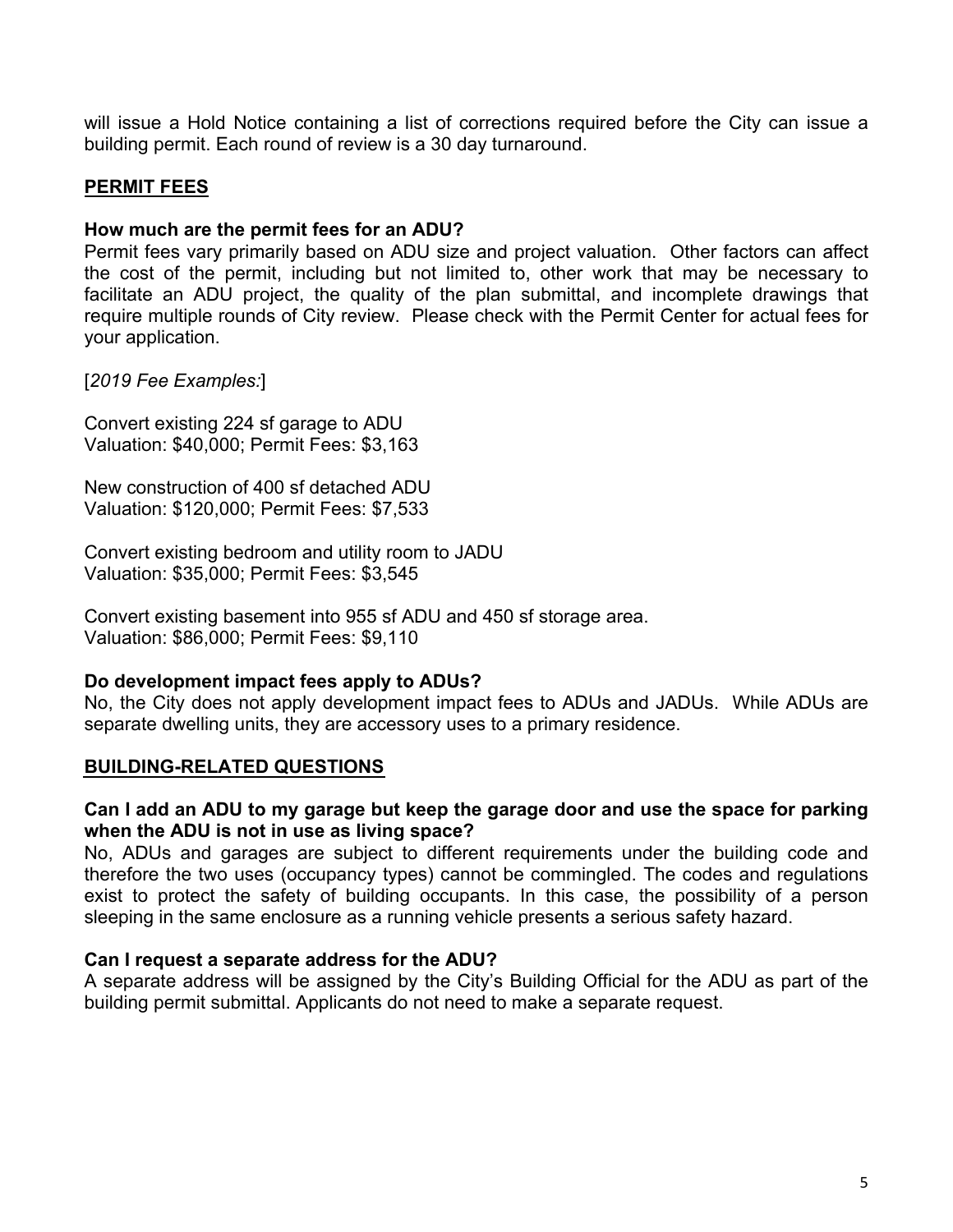## **I am building an attached ADU for a family member, and I want direct access between the primary dwelling and the ADU. May I simply connect the two units with a door between the units?**

The California Building Code requires that residential units be separated by a one-hour-rated fire separation. This is true for a two unit building as it is for a multi-unit building. In neither case can a door open directly between the units, because such an opening would pierce the fire separation. Should you wish to design the ability of going from one unit to another without leaving the building, then the design needs to include a common area that is accessible by two units, for instance, a hallway in an apartment building.

Alternatively, you may consider a Junior ADU, which is more conducive to family situations sharing common facilities but has different requirements. See section on Junior ADUs above.

## **SAMPLE ADU SCENARIOS**

The size of an ADU shall not exceed 1,200 square feet (sf) of floor area

## **Scenario 1 - Detached ADU**

Angel wants to build a detached ADU in her backyard with one bedroom. The maximum size of her detached ADU would be 1,200 square feet and the maximum height would be 16 feet.

## **Scenario 2 - Converting an Existing Accessory Structure to an ADU**

Dan has an old, 400 square-foot two-car garage in his backyard that he wants to convert to an ADU. He would be able to convert the entire garage to an ADU because the area of the garage-converted ADU is less than 1,200 square feet. Dan may also add up to 150 square feet as part of converting the garage to ADU for ingress / egress as long as total ADU size is less than 1,200 sf.

## **Scenario 3 - Expanding the Primary Dwelling to Create an Attached ADU**

Joanne's home is 1,200 sf in size. Below the main floor of her home is a basement that she wants to turn into an ADU with two bedrooms. The basement area is the same as the upper level living space at 1,200 sf. Joanne can convert all of the 1,200 square feet of her basement into an ADU.

## **Scenario 4 - Multifamily ADUs**

John owns a multifamily building with 17 apartment units. How many ADUs can he add?

Under state law, in multifamily buildings, John may construct a minimum of one ADU within the existing multifamily dwelling and 25% of the existing units. Any existing non-habitable space, such as garages, storage rooms, and boiler rooms, may be converted into attached ADUs. With 17 existing units, John can create up to 5 ADUs from the converted space.

(Explanation: 17 divided by 4 is 4.25; any fraction is rounded up to the nearest whole number, therefore  $4.25 = 5$  units)

In addition, if there is space on the lot, John may also build up to two (2) detached ADUs. In total, John can create up to 5 ADUs and 2 detached ADUs for a total of 7 ADUs added to the existing 17 units.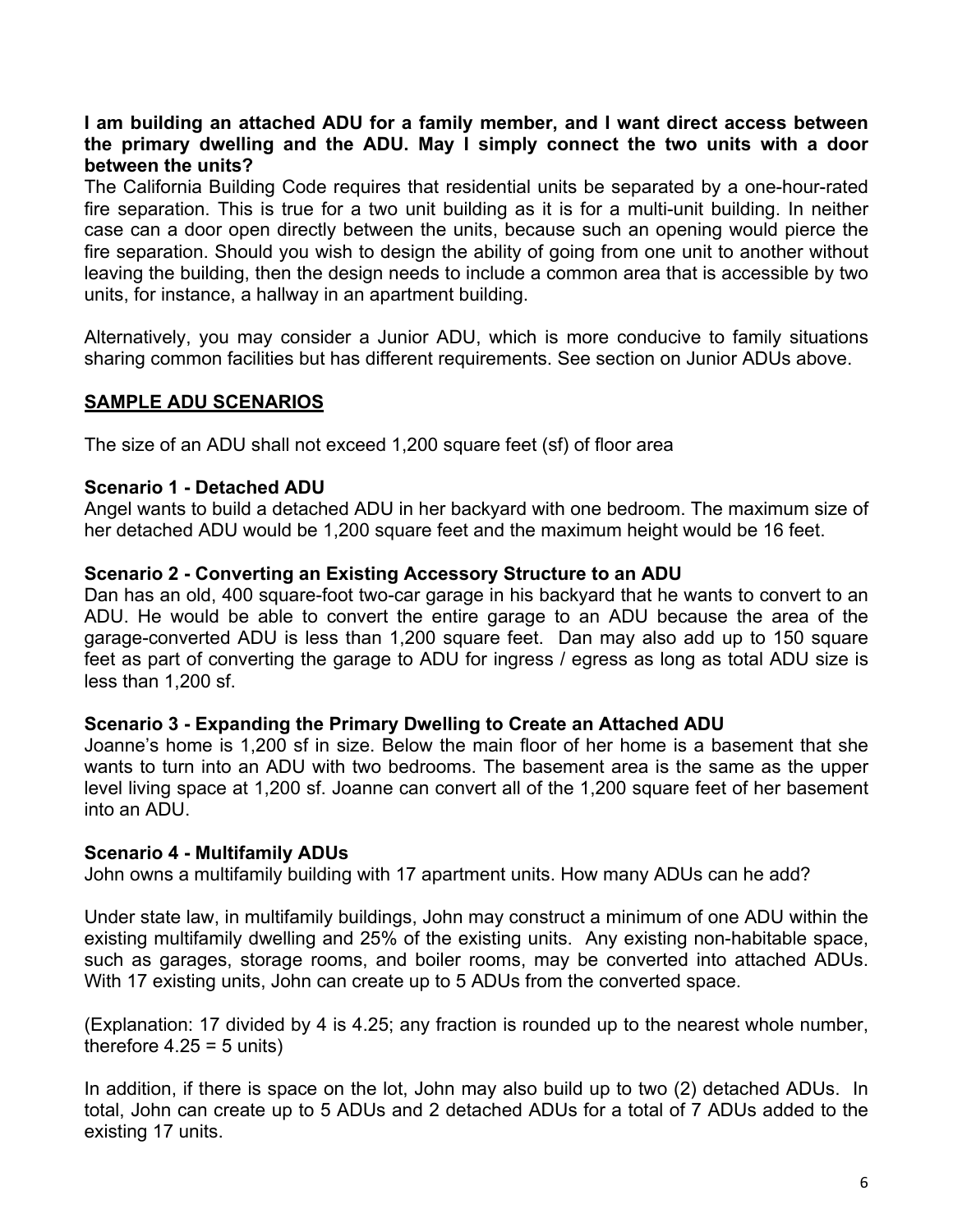

## **ACCESSORY DWELLING UNIT PERMIT**

#### **APPLICATION INSTRUCTIONS**

Planning, Building, and Transportation Department 2263 Santa Clara Ave., Rm. 190 Alameda, CA 94501-4477 510.747.6805 • TDD: 510.522.7538 • alamedaca.gov

#### **PLEASE REVIEW CAREFULLY**

#### **SECTION 1 - APPLICATION PROCESS**

#### **Steps to getting a Building Permit for an ADU**

- 1. Apply for ADU permit from the Building Division
- 2. Include the ADU Zoning Checklist with your application
- 3. Junior ADUs Only: Record a Declaration of Restrictions at the Alameda County Recorder's **Office**
- 4. Begin construction once a permit is issued
- 5. Call for building inspections
- 6. Receive a Certificate of Occupancy

#### **What happens during review of an ADU permit application?**

The Planning Division will review the design of the ADU to ensure that it complies with all zoning requirements such as size, height, location, and setbacks. The Building Division will review the plans for conformance with the California Building Code. Applicants will be notified in writing (via a "Hold Notice") if additional information or corrections to the plans are necessary or when the permit is ready to be issued.

#### **Is neighborhood notification required when adding an ADU?**

No, state law mandates ministerial review for all ADU applications so there is no public notification.

#### **How long is the permit review for an ADU?**

The length of building permit plan review depends on the quality and completeness of the plan drawing. If the initial submittal conforms to all building codes and requirements, the City review may be completed within 30 days. However, if the City finds that corrections and revisions are needed, the length of review may increase. Each round of review is a 30 day turnaround.

#### **SECTION 2 - APPLICATION MATERIALS**

#### **DOCUMENTS REQUIRED AT TIME OF SUBMITTAL:**

- **□** Completed Permit Application Form
- **□** ADU Zoning Checklist
- **□** Plans of the proposed ADU (see PLAN DRAWINGS section below)

## **ITEMS REQUIRED FOR JUNIOR ADUs BEFORE ISSUANCE OF A BUILDING PERMIT:**

- **□** Declaration of Restrictions (Deed Restriction) signed by the property owner(s) and notarized Copy of the property Legal Description (may be found attached to the Property Deed). Required for Junior ADUs only.
- **□** Bring the completed Declaration of Restrictions form and Legal Description to the Alameda County Clerk-Recorders Office for recordation. The hours and location of the County Clerk-Recorders Office may be found on their website.
- **□** To expedite processing, it is strongly recommended that a copy of the recorded Declaration of Restrictions is submitted along your application for a Building Permit.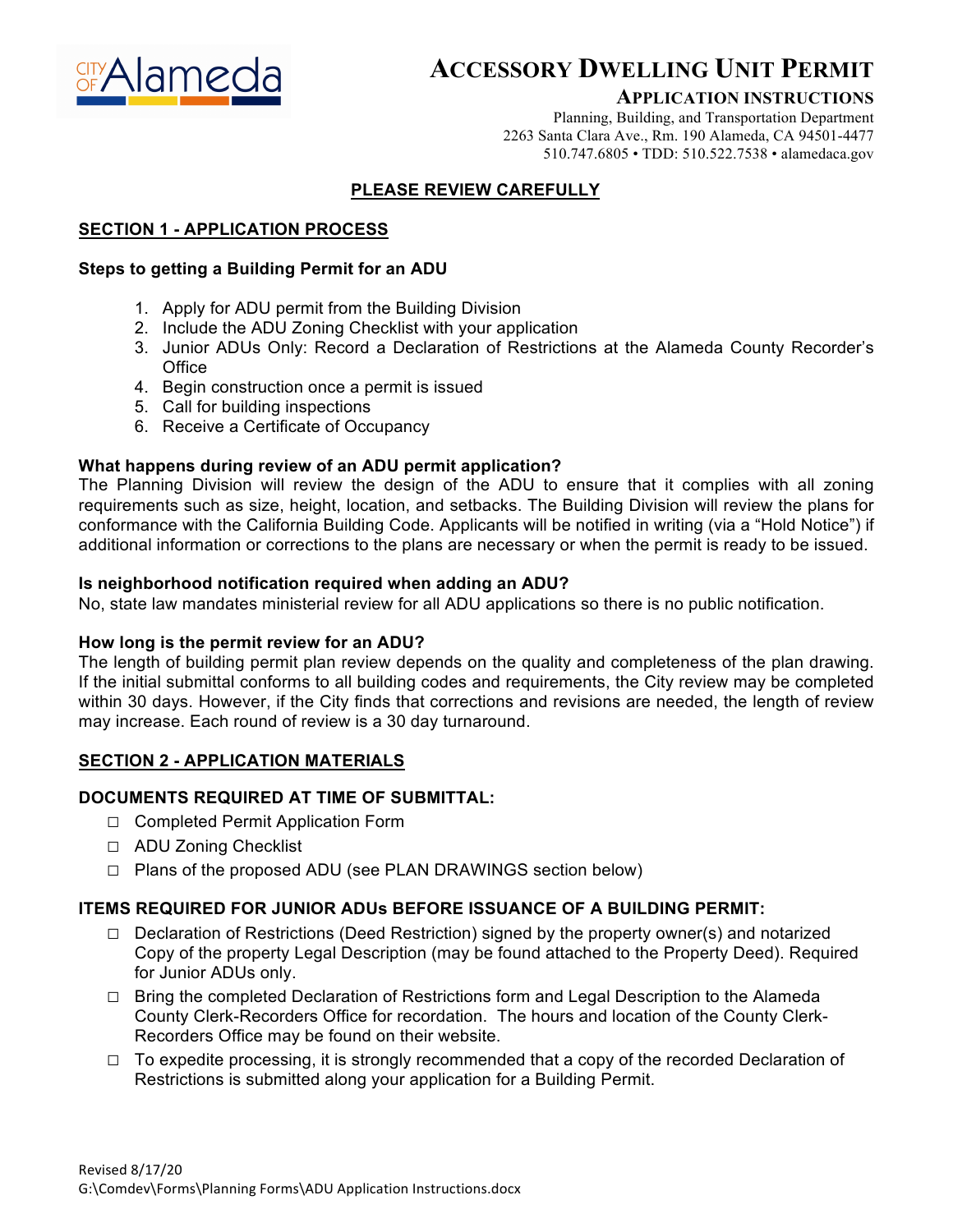#### **SECTION 2 – REQUIREMENTS FOR PLANS AND DRAWINGS**

#### **GENERAL REQUIREMENTS:**

- **□** Four (4) sets of plans (unless otherwise directed). Plan sheets must be a minimum of 11" x 17" and maximum size 24" x 36" blueprint or photocopy. No mixed sizes.
- **□** No tape, no red or green ink, no pencil.
- **□** Title Block: Address of Property, Owner, and Designer/Contact person with daytime phone number and email. APN.
- **□** Include Sheet Numbers.
- **□** Include North Arrow, date prepared, and bar scale. Acceptable scale: 1/4" or 1/8" = 1'
- **□** All documents which are prepared by state licensed professional(s) shall be stamped and signed (including revisions) before issuance of permits.

#### **LIST OF BACKGROUND INFORMATION**:

- **□** Scope of Work Descriptive narration of what the project will consist of.
- **□** State the estimated job valuation.
- **□** Owner's name, code information including code year, occupancy and construction type.
- **□** Include a sheet index, Zoning designation, and Assessor's Parcel Number.
- **□** Show square footage (for each level) of existing living space, added living space and total.

#### **TITLE 24 ENERGY DOCUMENTATION (for conditioned space):**

- **□** CF1R Energy forms to be printed on plans. Make certain all signatures are completed. The forms need to be readable so DO NOT reduce them in size.
- **□** All newly constructed, detached ADUs shall have a photovoltaic system. (This does not apply to existing structures being converted.)

#### **SITE PLAN**:

- **□** Location of proposed ADU
- □ Property lines, distance between outer edge of street curb and the front/street side property lines.
- **□** Lot size and dimensions.
- **□** Location and dimensions of all existing and proposed buildings.
- **□** Dimensions of existing and proposed front, side, and rear yards
- **□** Location and dimensions of existing and proposed driveways, garages, carports, required offstreet parking spaces, and vehicle back-up areas
- **□** Location of all existing and proposed landscaping. Indicate any trees to be removed. Include circumferences of all trees. Provide species and common name of all trees.
- **□** Identify all permeable and non-permeable areas and square-footage.
- **□** For projects proposing construction within five (5) feet of property lines, plans must show the building footprints and appropriate height of structures on adjacent lots.
- **□** Location of drainage ways and access easements. Check with the Public Works Department for public utility and access easements. Private easements typically appear in the property legal description or title report.

#### **ROOF PLAN (existing and proposed on separate drawings)**:

**□** All existing and proposed roof elements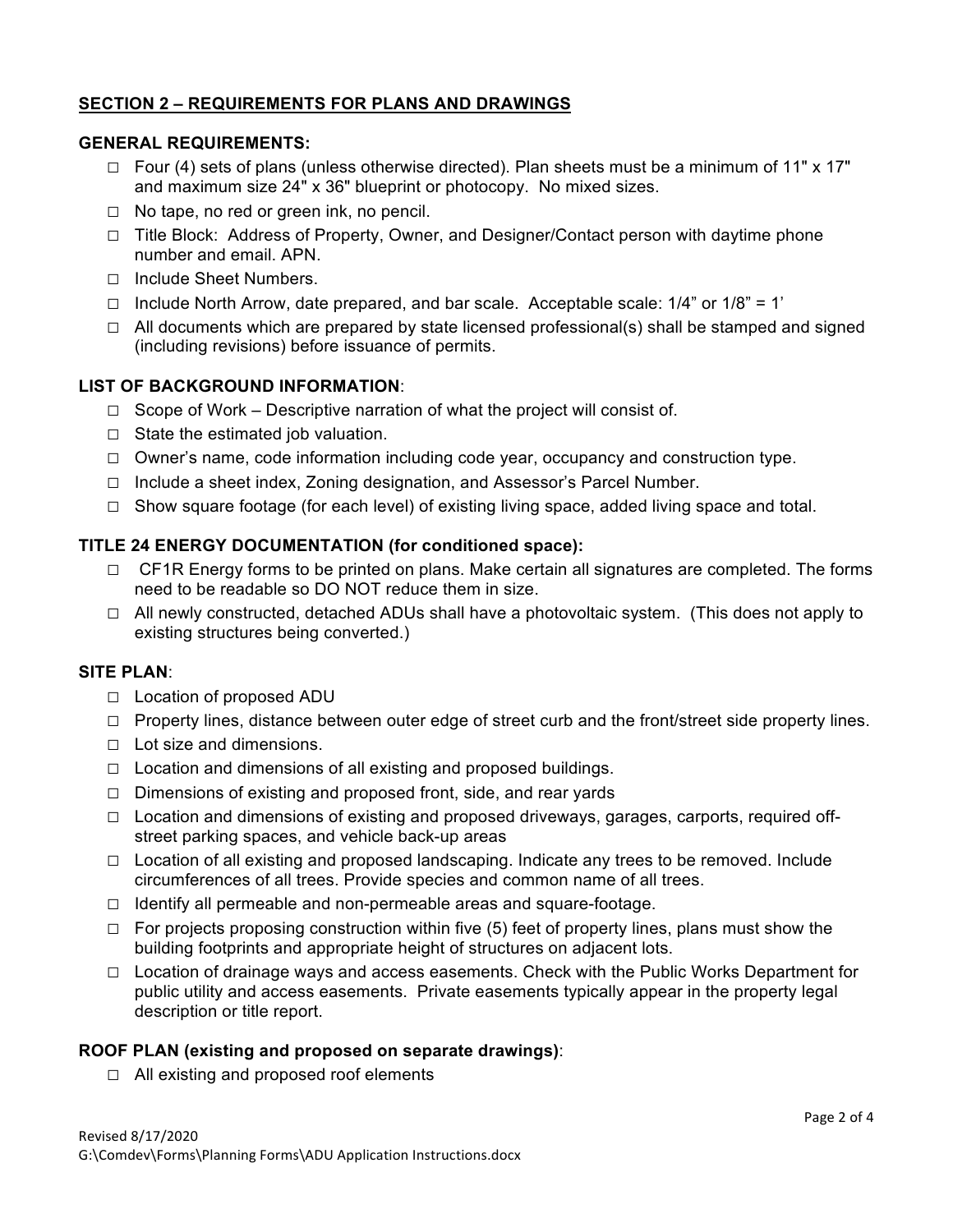**□** Label all roof pitches with slope

#### **ELEVATIONS (existing and proposed on separate drawings)**:

- **□** Existing and proposed views of each elevation should appear side by side on the plans.
- **□** Fully label the elevations with dimensions.
- **□** Show/indicate all finishes, new and existing. Show all items such as windows, doors, decks, stairs, etc. Clearly distinguish what elements are existing and which will be added/changed.
- **□** Location of proposed vents, gutters, downspouts, air conditioning equipment, antennas, all rooftop mechanical equipment, utility meters, transformers, and utility boxes
- **□** Direction of building elevation (i.e., north, south, front, rear, etc.)
- **□** Details for fascia trim, windows, doors, trim, sills, railing and fencing, and final height of building
- **□** Location of exterior lighting and cut sheet/details of the type of lighting fixtures

## **FLOOR PLANS (existing and proposed on separate drawings)**:

- **□** Fully dimensioned and prepared to an appropriate scale
- **□** Ceiling heights of all interior spaces
- **□** Label all rooms (existing and new). Show dimensions of all rooms
- **□** Clearly distinguish between new walls and walls to remain.
- **□** Show all walls with double lines. Clearly indicate fire/sound rated walls.
- **□** Show all windows and doors including sizes, types and egress windows. Show location of all existing and proposed windows and doors. Identify any opening within three (3') feet of another building or property line.
- **□** Show all major equipment locations including water heater, HVAC, electrical panels, washer/dryers, plumbing fixtures, cabinets, etc.

#### **FRAMING PLANS:**

- **□** Provide for each floor and/or roof.
- **□** Show size, direction and spacing of all joists and beams.
- **□** Clearly show how any existing framing will be altered in order to meet current code requirements.

#### **CONSTRUCTION DETAILS AND SECTIONS**:

- □ Drawn large enough to show the specific construction and referenced from framing plans.
- **□** Show major section through area of work including showing all major components.
- **□** Clearly indicate fire/sound rated assemblies.
- **□** Show ceiling heights. Show insulation including type & R-value.
- **□** Show stairways, fire/sound separation between units, moisture barrier under the floor slab, foundation wall waterproofing and drainage, etc.

#### **STRUCTURAL CALCULATIONS**:

**□** Two (2) (unless otherwise directed) copies of structural design calculations and related details with signature of engineer in fresh ink on first page of each set of the calculations and all drawings directly related to the structural calculations.

**WINDOW SCHEDULE** (or use City's standard Window Schedule): (Question: Should we modify according to new window checklist?)

**□** Numbered inventory list of existing and proposed windows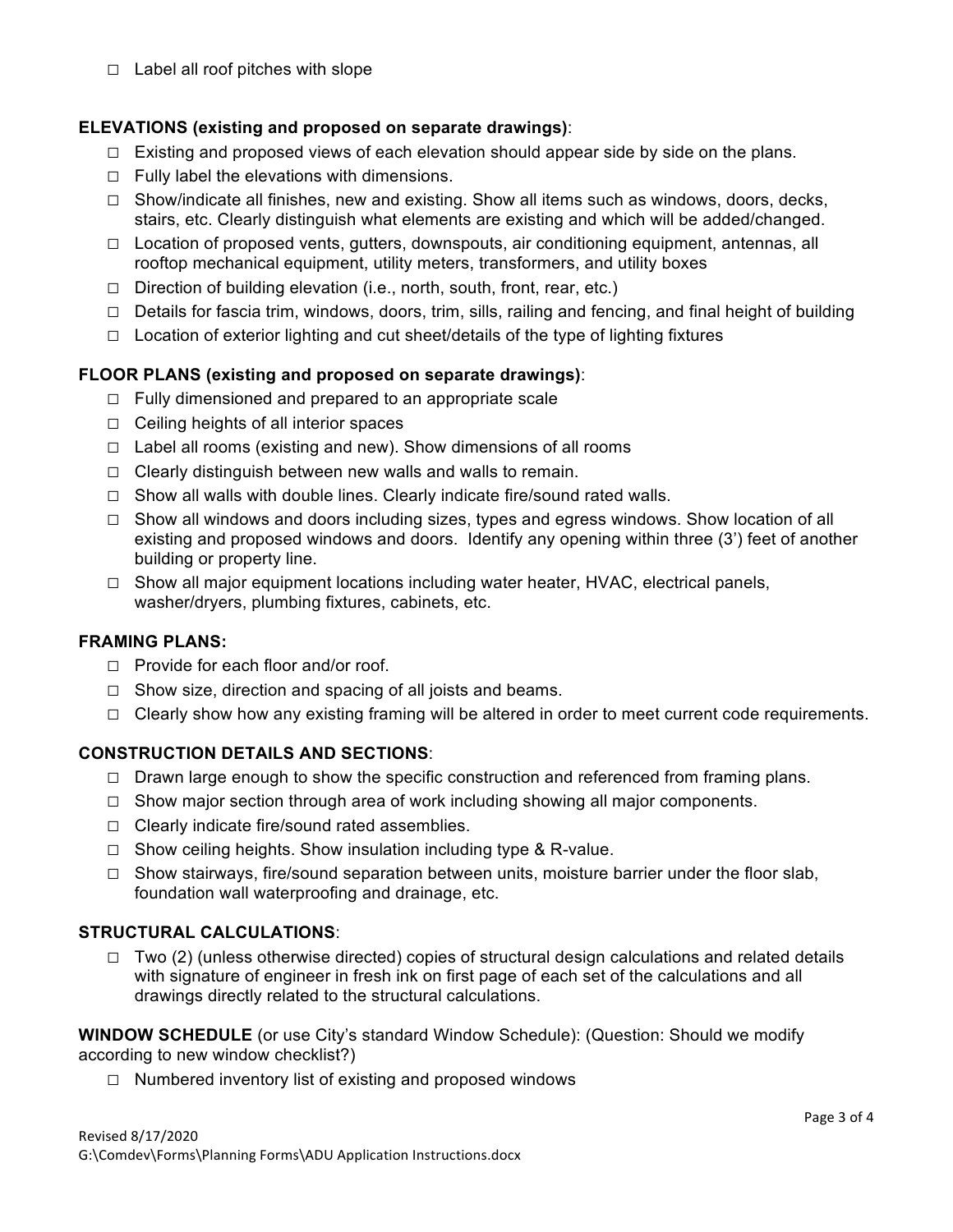- **□** Label existing and proposed window types and dimensions
- **□** Show compliance for required egress windows for bedrooms.
- **□** Show style of windows and materials on building plans or elevations.
- **□** Cut sheets/brochures of proposed windows printed on the plans include a dimensioned cross section of window, including exterior trim detail.

#### **DEMOLITION PLAN**: (if applicable)

- **□** Label all rooms.
- **□** Show items to be demolished as dashed. Clearly indicate which part of the structure is to remain.
- **□** Written description of elements that will be removed and/or removed and reused materials

#### **FOUNDATION PLAN**: (if applicable)

- **□** Provide if the foundation will be replaced.
- **□** Show dimensions Provide details showing how existing or new foundations meet current code.
- **□** Show hold downs and brace/shear wall locations and lengths.
- **□** Indicate location and size of access openings. Show connections to existing & use detailing to show further information.

#### **PHOTOGRAPHS** of:

- **□** Front, side, and rear elevations
- **□** Proposed work area
- **□** Printed on the plans and not as separate photos.

**OTHER INFORMATION:** The City may request any other information relevant to the City's review of an ADU project, including but not limited to, a property survey or title report.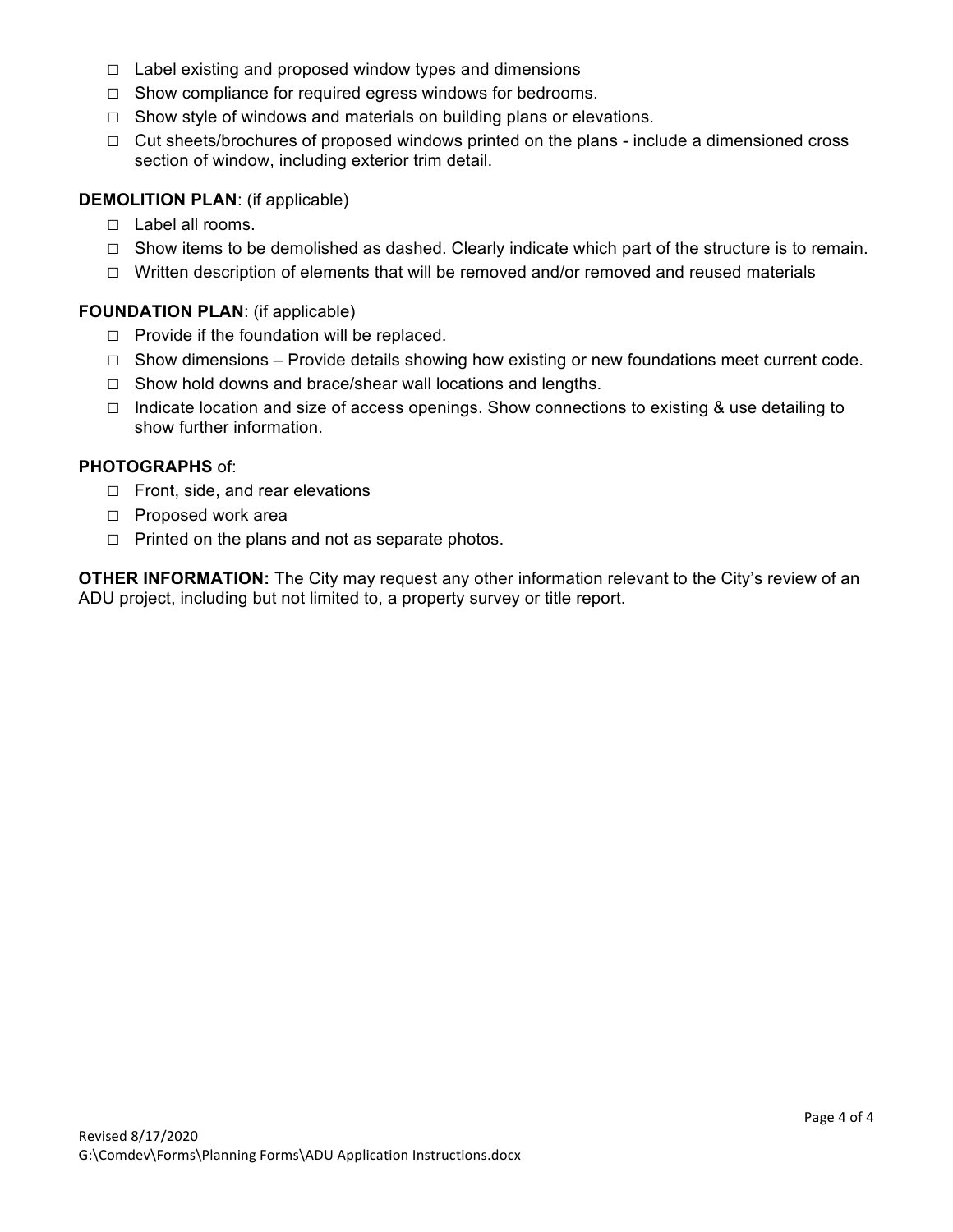| <b>Gregory J. McFann</b><br><b>Building Official</b><br>2263 Santa Clara Ave. Room 190<br>Alameda, CA 94501                                                                                                                                                                                                                                                                                                                                                                                                                                                                                                                                                                                                                                                                                                                                                                                                                                                                                                                                                                                                                                                                                                                                                                                                         |                                                                                          |                                                                                                                          | <b>PERMIT APPLICATION</b><br><b>Planning &amp; Building</b><br>510.747.6800 · TDD: 510.522.7538<br>Hours: 7:30 a.m.-3:30 p.m., M-Th                                                                                                                                                                                                                                                                                                                                                                                                                                                                                                                                                                                                                                                                                                                 |
|---------------------------------------------------------------------------------------------------------------------------------------------------------------------------------------------------------------------------------------------------------------------------------------------------------------------------------------------------------------------------------------------------------------------------------------------------------------------------------------------------------------------------------------------------------------------------------------------------------------------------------------------------------------------------------------------------------------------------------------------------------------------------------------------------------------------------------------------------------------------------------------------------------------------------------------------------------------------------------------------------------------------------------------------------------------------------------------------------------------------------------------------------------------------------------------------------------------------------------------------------------------------------------------------------------------------|------------------------------------------------------------------------------------------|--------------------------------------------------------------------------------------------------------------------------|-----------------------------------------------------------------------------------------------------------------------------------------------------------------------------------------------------------------------------------------------------------------------------------------------------------------------------------------------------------------------------------------------------------------------------------------------------------------------------------------------------------------------------------------------------------------------------------------------------------------------------------------------------------------------------------------------------------------------------------------------------------------------------------------------------------------------------------------------------|
| $\Box$ Residential / $\Box$ Non-Residential   $\Box$ Exterior Work / $\Box$ Interior Work                                                                                                                                                                                                                                                                                                                                                                                                                                                                                                                                                                                                                                                                                                                                                                                                                                                                                                                                                                                                                                                                                                                                                                                                                           | $\Box$<br>$\mathbf{L}$                                                                   |                                                                                                                          | New Floor Area / $\Box$ New Habitable Space                                                                                                                                                                                                                                                                                                                                                                                                                                                                                                                                                                                                                                                                                                                                                                                                         |
|                                                                                                                                                                                                                                                                                                                                                                                                                                                                                                                                                                                                                                                                                                                                                                                                                                                                                                                                                                                                                                                                                                                                                                                                                                                                                                                     |                                                                                          |                                                                                                                          |                                                                                                                                                                                                                                                                                                                                                                                                                                                                                                                                                                                                                                                                                                                                                                                                                                                     |
| Owner's Name: <u>contract and contract and contract and contract and contract and contract and contract and contract and contract and contract and contract and contract and contract and contract and contract and contract and</u>                                                                                                                                                                                                                                                                                                                                                                                                                                                                                                                                                                                                                                                                                                                                                                                                                                                                                                                                                                                                                                                                                |                                                                                          |                                                                                                                          | Job Valuation: \$                                                                                                                                                                                                                                                                                                                                                                                                                                                                                                                                                                                                                                                                                                                                                                                                                                   |
|                                                                                                                                                                                                                                                                                                                                                                                                                                                                                                                                                                                                                                                                                                                                                                                                                                                                                                                                                                                                                                                                                                                                                                                                                                                                                                                     |                                                                                          |                                                                                                                          | If Job Valuation is under \$100,000, all debris will be:                                                                                                                                                                                                                                                                                                                                                                                                                                                                                                                                                                                                                                                                                                                                                                                            |
|                                                                                                                                                                                                                                                                                                                                                                                                                                                                                                                                                                                                                                                                                                                                                                                                                                                                                                                                                                                                                                                                                                                                                                                                                                                                                                                     |                                                                                          |                                                                                                                          |                                                                                                                                                                                                                                                                                                                                                                                                                                                                                                                                                                                                                                                                                                                                                                                                                                                     |
|                                                                                                                                                                                                                                                                                                                                                                                                                                                                                                                                                                                                                                                                                                                                                                                                                                                                                                                                                                                                                                                                                                                                                                                                                                                                                                                     |                                                                                          | incidental to project.                                                                                                   | $\Box$ Self-hauled in fixed-body truck by applicant or<br>employee performing work where waste removal is<br>Hauled by Alameda County Industries 510-483-1400.<br>*If Job Valuation is \$100,000 and over, ask about GreenHalo.                                                                                                                                                                                                                                                                                                                                                                                                                                                                                                                                                                                                                     |
|                                                                                                                                                                                                                                                                                                                                                                                                                                                                                                                                                                                                                                                                                                                                                                                                                                                                                                                                                                                                                                                                                                                                                                                                                                                                                                                     |                                                                                          | <b>Planning Staff Use Only:</b>                                                                                          |                                                                                                                                                                                                                                                                                                                                                                                                                                                                                                                                                                                                                                                                                                                                                                                                                                                     |
|                                                                                                                                                                                                                                                                                                                                                                                                                                                                                                                                                                                                                                                                                                                                                                                                                                                                                                                                                                                                                                                                                                                                                                                                                                                                                                                     |                                                                                          | Built Before 1942                                                                                                        | $\Box$ Yes<br>$\Box$ No                                                                                                                                                                                                                                                                                                                                                                                                                                                                                                                                                                                                                                                                                                                                                                                                                             |
|                                                                                                                                                                                                                                                                                                                                                                                                                                                                                                                                                                                                                                                                                                                                                                                                                                                                                                                                                                                                                                                                                                                                                                                                                                                                                                                     |                                                                                          | Design Review Required                                                                                                   | $\Box$ Exempt<br>$\Box$ Yes                                                                                                                                                                                                                                                                                                                                                                                                                                                                                                                                                                                                                                                                                                                                                                                                                         |
|                                                                                                                                                                                                                                                                                                                                                                                                                                                                                                                                                                                                                                                                                                                                                                                                                                                                                                                                                                                                                                                                                                                                                                                                                                                                                                                     |                                                                                          |                                                                                                                          | Date:                                                                                                                                                                                                                                                                                                                                                                                                                                                                                                                                                                                                                                                                                                                                                                                                                                               |
| make this statement under penalty of law. I hereby authorize representatives of the City of Alameda to enter<br>upon the above-mentioned property for inspection purposes, except in those construction projects where the<br>Building Official, due to the nature of the project, deems these limitations to be unreasonable. Every permit<br>issued by the building official under the provisions of this code shall expire by limitation<br>and become null and void if the building or work authorized by such permit is not<br>complete within 3 years following the issuance date of such permit. Do not conceal or cover<br>any construction units until the work is inspected by the City of Alameda and the inspection is recorded on the<br>building Inspection Card.                                                                                                                                                                                                                                                                                                                                                                                                                                                                                                                                     | the conditions under which this permit is granted.                                       | C&D debris myself; 3) Waste that is not C&D must be hauled by ACI.<br>□ Contractor □ Owner □ Design Professional □ Agent | attorney's fees, against the City in consequence of the granting of this permit or from the use or occupancy of<br>any sidewalk, street, or sub-sidewalk or otherwise by virtue thereof, and will in all things strictly comply with<br>I do hereby acknowledge that I understand the following for projects valued at less than \$100,000; 1) I may<br>not hire any contractor or business entity to place a dumpster or haul Construction and Demolition (C&D)<br>debris other than the City's franchised waste hauler, Alameda County Industries (ACI); 2) I may choose to haul                                                                                                                                                                                                                                                                  |
|                                                                                                                                                                                                                                                                                                                                                                                                                                                                                                                                                                                                                                                                                                                                                                                                                                                                                                                                                                                                                                                                                                                                                                                                                                                                                                                     |                                                                                          |                                                                                                                          |                                                                                                                                                                                                                                                                                                                                                                                                                                                                                                                                                                                                                                                                                                                                                                                                                                                     |
|                                                                                                                                                                                                                                                                                                                                                                                                                                                                                                                                                                                                                                                                                                                                                                                                                                                                                                                                                                                                                                                                                                                                                                                                                                                                                                                     |                                                                                          |                                                                                                                          |                                                                                                                                                                                                                                                                                                                                                                                                                                                                                                                                                                                                                                                                                                                                                                                                                                                     |
|                                                                                                                                                                                                                                                                                                                                                                                                                                                                                                                                                                                                                                                                                                                                                                                                                                                                                                                                                                                                                                                                                                                                                                                                                                                                                                                     |                                                                                          |                                                                                                                          | is sold within one year of the completion, the owner-builder will have the burden of providing that he did not                                                                                                                                                                                                                                                                                                                                                                                                                                                                                                                                                                                                                                                                                                                                      |
| OWNER/BUILDER: I hereby affirm that I am exempt from the Contractor's License Law for<br>the following reason: (Sec. 7031.5, Business and Professions Code). Any city or county which requires a<br>permit to construct, alter, improve, demolish or repair any structure prior to its issuance, also requires the<br>applicant for such permit to file a signed statement that he/she is licensed pursuant to the provisions of the<br>Contractor's License Law Chapter 9 (commencing with Sec. 7000) of Division 3 of the Business and<br>Professions Code, or that he/she is exempt there from and the basis for the alleged exemption. Any violation<br>of Section 7031.5 by any applicant for a permit subjects the applicant to civil penalty of not more that five<br>hundred dollars (\$500).<br>$\Box$ I, as owner of the property, or my employees with wages as their sole<br>compensation, will do the work, and the structure is not intended or offered for sale.<br>(Sec. 7044, Business and Professions Code). The Contractor's License Law does not apply to an Owner of<br>property who builds or improves thereon, and who does such work himself or through his own employees,<br>provided that such improvements are not intended or offered for sale. If however, the building or improvement | build or improve for the purpose of sale.<br>(Sec. 7044, Business and Professions Code). | contractor(s) licensed pursuant to the Contractor's License Law.<br>Business and Professions Code for this reason.       | $\Box$ I, as owner of the property, am exempt from the sale requirements of the above<br>due to: 1) I am improving my principal place of resident or appurtenances thereto; 2)<br>the work will be performed prior to sale; 3) I have resided in the residence for the 12<br>months prior to the completion of the work, and 4) I have not claimed exemption in the<br>subdivision on more that two structures more than once during any three-year period.<br>$\Box$ I, as owner of the property, am exclusively contracting with licensed contractors<br>to construct the project (Sec. 7044, Business and Professions Code). The Contractor's License Law does<br>not apply to an owner of property who builds or improves thereon, and who contracts for such projects with a<br>$\Box$ I, as owner of the property, am exempt under Sec $\Box$ |
| Signature:                                                                                                                                                                                                                                                                                                                                                                                                                                                                                                                                                                                                                                                                                                                                                                                                                                                                                                                                                                                                                                                                                                                                                                                                                                                                                                          |                                                                                          |                                                                                                                          | Date:                                                                                                                                                                                                                                                                                                                                                                                                                                                                                                                                                                                                                                                                                                                                                                                                                                               |
| CONTRACTOR: I hereby affirm that I am licensed under provisions of Chapter 9 (commencing with Section 7000) of Division 3 of the Business and Professions Code, and my                                                                                                                                                                                                                                                                                                                                                                                                                                                                                                                                                                                                                                                                                                                                                                                                                                                                                                                                                                                                                                                                                                                                              |                                                                                          |                                                                                                                          |                                                                                                                                                                                                                                                                                                                                                                                                                                                                                                                                                                                                                                                                                                                                                                                                                                                     |
| license is in full force and effect.                                                                                                                                                                                                                                                                                                                                                                                                                                                                                                                                                                                                                                                                                                                                                                                                                                                                                                                                                                                                                                                                                                                                                                                                                                                                                |                                                                                          |                                                                                                                          |                                                                                                                                                                                                                                                                                                                                                                                                                                                                                                                                                                                                                                                                                                                                                                                                                                                     |
|                                                                                                                                                                                                                                                                                                                                                                                                                                                                                                                                                                                                                                                                                                                                                                                                                                                                                                                                                                                                                                                                                                                                                                                                                                                                                                                     |                                                                                          |                                                                                                                          |                                                                                                                                                                                                                                                                                                                                                                                                                                                                                                                                                                                                                                                                                                                                                                                                                                                     |
| <u>and the contract of the contract of the contract of the contract of the contract of the contract of the contract of the contract of the contract of the contract of the contract of the contract of the contract of the contr</u><br>Signature: _____                                                                                                                                                                                                                                                                                                                                                                                                                                                                                                                                                                                                                                                                                                                                                                                                                                                                                                                                                                                                                                                            |                                                                                          |                                                                                                                          | Date:                                                                                                                                                                                                                                                                                                                                                                                                                                                                                                                                                                                                                                                                                                                                                                                                                                               |
| <b>WORKERS' COMPENSATION:</b> (This section need not be completed if the permit is for one hundred dollars (\$100) or less.)<br>I affirm that I have a certificate of consent to self-insure or a certificate of Workers' Compensation Insurance, or a certified copy thereof. (Sec. 3700, Labor Code)<br>□<br>I certify that in the performance of the work for which this permit is issued, I shall not employ any person in any manner so as to become subject to the Worker's Compensation<br>□<br>laws of California.                                                                                                                                                                                                                                                                                                                                                                                                                                                                                                                                                                                                                                                                                                                                                                                          |                                                                                          |                                                                                                                          |                                                                                                                                                                                                                                                                                                                                                                                                                                                                                                                                                                                                                                                                                                                                                                                                                                                     |
|                                                                                                                                                                                                                                                                                                                                                                                                                                                                                                                                                                                                                                                                                                                                                                                                                                                                                                                                                                                                                                                                                                                                                                                                                                                                                                                     |                                                                                          |                                                                                                                          |                                                                                                                                                                                                                                                                                                                                                                                                                                                                                                                                                                                                                                                                                                                                                                                                                                                     |
| LEAD HAZARD DECLARATION, SMOKE DETECTORS, CARBON MONOXIDE ALARMS, ENERGY & GREEN BUILDING CODE:<br>I am aware of my responsibilities to implement lead-safe work practices as required by the California Health & Safety Code Sections 17920.10 and 105256<br>□<br>when conducting renovation, repair or painting work in pre-1978 residences, childcare facilities or schools. I will ensure that any paint disturbing work will<br>be done by or supervised by RRP certified individuals. Failure to follow this rule may result in enforcement action by the EPA.                                                                                                                                                                                                                                                                                                                                                                                                                                                                                                                                                                                                                                                                                                                                                |                                                                                          |                                                                                                                          |                                                                                                                                                                                                                                                                                                                                                                                                                                                                                                                                                                                                                                                                                                                                                                                                                                                     |

I certify that prior to obtaining final inspection I will install, test and verify the proper operation of Smoke Detectors/Alarms, and Carbon Monoxide Alarms  $\Box$ in compliance with the applicable requirements of the 2016 California Building Standards Code and in accordance with the manufacturer's requirements.

 $\Box$ I certify that that I will comply with all applicable 2016 California Energy & Green Building Code Requirements.

**Signature: Date:**

Revised 02/12/2019 G:\Comdev\Forms\Building Applications\Building Permit Application with lead dec.docx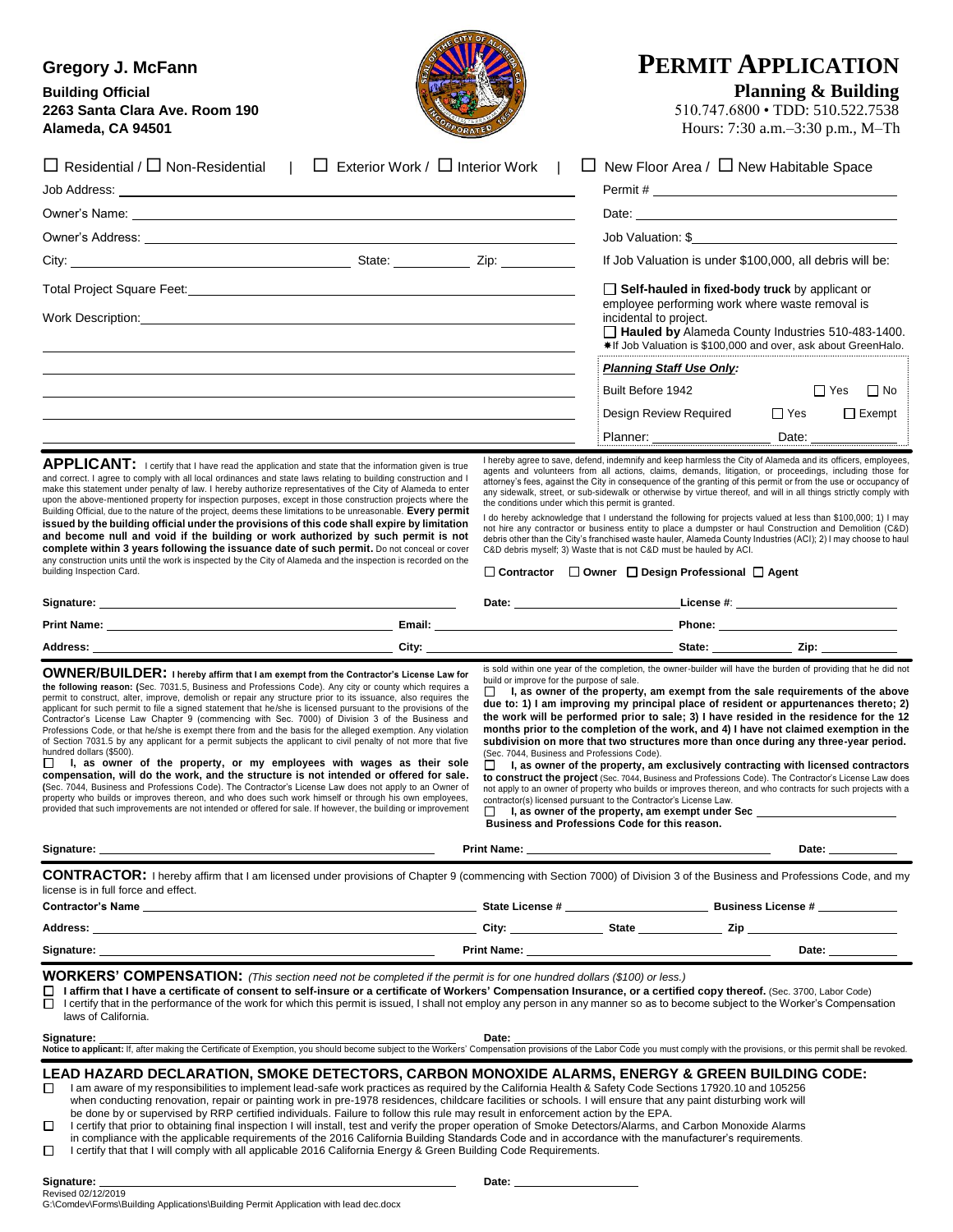

# **ACCESSORY DWELLING UNIT**

#### **ZONING CHECKLIST**

Planning, Building, and Transportation 2263 Santa Clara Ave., Rm. 190 Alameda, CA 94501-4477 510.747.6805 • TDD: 510.522.7538 • alamedaca.gov Hours: 7:30 a.m.–3:30 p.m., M–Th

#### **Project Address: APN:** \_\_\_\_\_\_\_\_\_\_\_\_\_\_\_\_\_\_\_\_\_\_\_

Accessory Dwelling Units (ADUs) are allowed on property zoned to allow residential uses. Development standards for an ADU are provided below. If an ADU meets all of the following requirements and the building plans are consistent with the California Building Code, the City of Alameda will issue a building permit for the ADU. This form must accompany the Building Permit application.

| Does your ADU application meet the following standards? |                                                                                                                                                                                                                                                                                                                                                                                                                                | Compliance<br>(Circle One) |     |
|---------------------------------------------------------|--------------------------------------------------------------------------------------------------------------------------------------------------------------------------------------------------------------------------------------------------------------------------------------------------------------------------------------------------------------------------------------------------------------------------------|----------------------------|-----|
| 1.                                                      | Zoning. The property must be zoned to allow residential use.<br>Zoning designation for the property:                                                                                                                                                                                                                                                                                                                           | Yes                        | No  |
|                                                         | 2. For Single Family Lots Only. On lots proposed or currently containing one single-family dwelling,<br>the lot may only have up to one ADU plus one Junior ADU.                                                                                                                                                                                                                                                               | Yes<br>N/A                 | No  |
|                                                         | How may units currently exist on the property?                                                                                                                                                                                                                                                                                                                                                                                 |                            |     |
| 3.                                                      | Multifamily Lots (two or more units) Only. On lots currently containing multifamily dwellings, the lot<br>may contain the following:                                                                                                                                                                                                                                                                                           | Yes<br>N/A                 | No. |
|                                                         | Attached: One (1) ADU or up to 25% of the # of existing units* ________ proposed<br><b>AND</b>                                                                                                                                                                                                                                                                                                                                 |                            |     |
|                                                         | Detached: Maximum of up to two (2) ADUs; may be attached to each other <b>proposed</b>                                                                                                                                                                                                                                                                                                                                         |                            |     |
|                                                         | Does the proposed number of ADUs comply with the maximum limits?                                                                                                                                                                                                                                                                                                                                                               |                            |     |
|                                                         | *Attached ADUs must be created through the conversion of area not used as habitable space, such as, storage<br>rooms, boiler rooms, passageways, attics, basements, or garages. Fractions may be rounded up.                                                                                                                                                                                                                   |                            |     |
|                                                         | 4. Size Limitation. ADUs cannot be larger than 1,200 sf in total floor area.                                                                                                                                                                                                                                                                                                                                                   | Yes                        | No  |
|                                                         | Does this application meet the size limitation?                                                                                                                                                                                                                                                                                                                                                                                |                            |     |
| 5.                                                      | 60% Maximum lot coverage. The ratio of all building footprints on the lot and the lot area shall not<br>exceed sixty (60%) percent.                                                                                                                                                                                                                                                                                            | Yes                        | No  |
|                                                         | Total square feet of building footprint(s) on the lot? _______ divided by                                                                                                                                                                                                                                                                                                                                                      | If No. see                 |     |
|                                                         | Total size of lot $(sq.fit.):$ =                                                                                                                                                                                                                                                                                                                                                                                               | #15 below                  |     |
|                                                         | Percent lot coverage: ____%                                                                                                                                                                                                                                                                                                                                                                                                    | for possible               |     |
|                                                         | Does this application meet the lot coverage requirement?                                                                                                                                                                                                                                                                                                                                                                       | exception.                 |     |
|                                                         | 6. Unit Entrance/Separation. a) An attached ADU must have a separate exterior entrance from the<br>primary dwelling and no direct internal connection to the primary unit. b) A Junior ADU (JADU)<br>must have a separate exterior entrance but may have a direct internal connection to the primary<br>unit. Exterior entrances may not be on the front elevation.                                                            | Yes                        | No. |
|                                                         | Does the application meet the entrance and internal separation requirements?                                                                                                                                                                                                                                                                                                                                                   |                            |     |
|                                                         | 7. Conversion of Existing Structure?                                                                                                                                                                                                                                                                                                                                                                                           | Yes                        | No  |
|                                                         | Is the proposed ADU to be located within the existing dwelling, within an existing garage, or in an<br>existing detached building? (i.e., does not involve an addition or building a new structure)                                                                                                                                                                                                                            |                            |     |
|                                                         | (If yes, skip questions 9 through 12)                                                                                                                                                                                                                                                                                                                                                                                          |                            |     |
| 8.                                                      | Design. If ADU requires an exterior addition to the main house or construction of a new detached<br>building, the ADU must incorporate the same materials, colors, and style of the primary dwelling<br>including roof materials, form, and pitch, eaves, windows, accents, distinctive features, and<br>character defining elements. (Exception: a prefabricated or modular home may be permitted as a<br>new detached unit.) | Yes                        | No  |
|                                                         | Does the ADU design meet the standards as stated above?                                                                                                                                                                                                                                                                                                                                                                        |                            |     |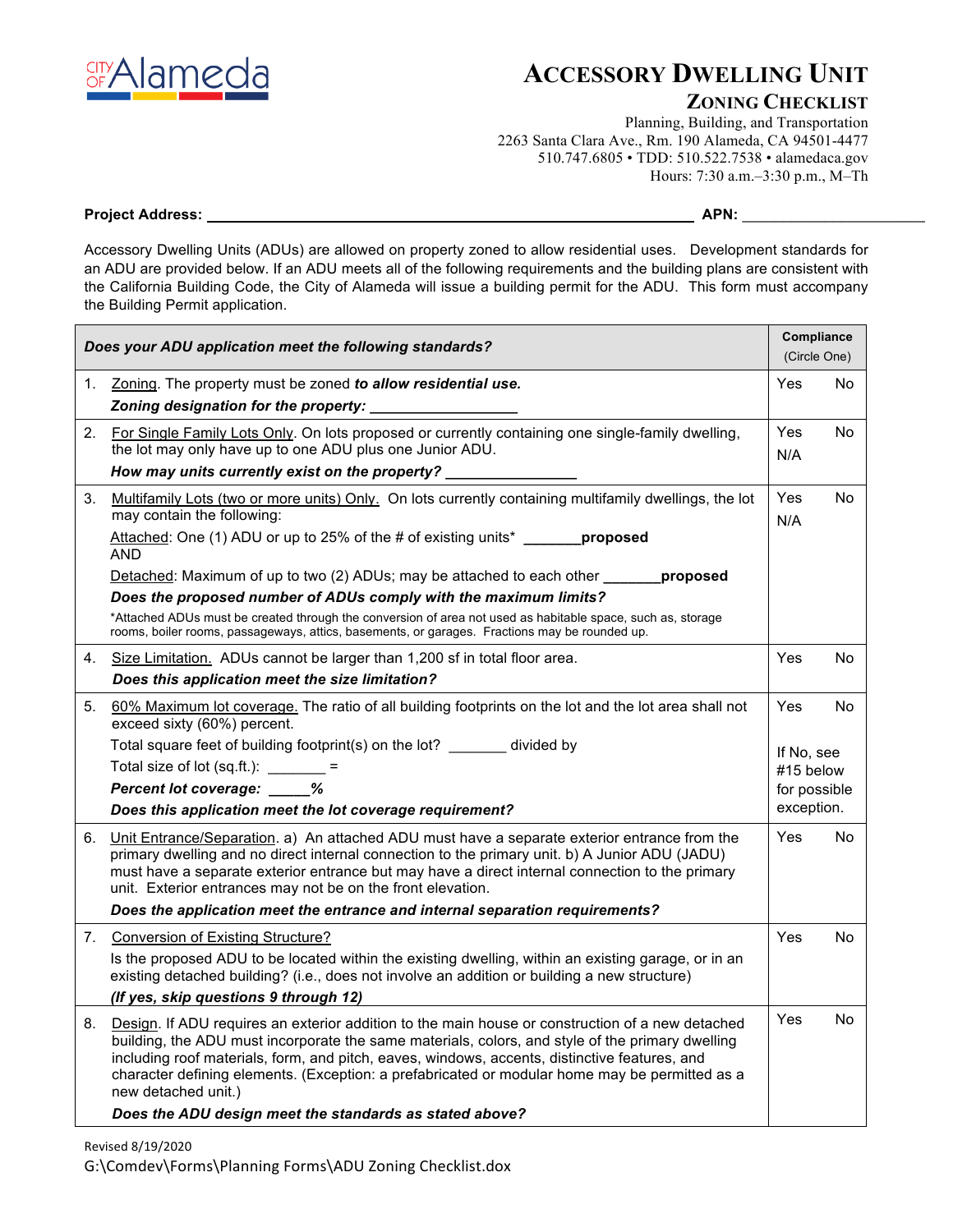| 9. Maximum Height for Detached ADU. A new detached ADU may not exceed 16 feet in height.<br>Does the detached ADU meet the height requirement?                                                                                                                                                                                                                                                                                                                                                                                                                                                                                        | Yes                                                          | No        |
|---------------------------------------------------------------------------------------------------------------------------------------------------------------------------------------------------------------------------------------------------------------------------------------------------------------------------------------------------------------------------------------------------------------------------------------------------------------------------------------------------------------------------------------------------------------------------------------------------------------------------------------|--------------------------------------------------------------|-----------|
| 10. Height Exception in a Flood Zone. If the lot is located within a FEMA Special Flood Hazard Area, a<br>detached ADU may exceed the maximum 16-foot height limit in order to meet FEMA regulations for<br>flood safety. To qualify for this exception, the detached ADU is limited to a maximum 8-foot ceiling<br>height and it must meet 4-foot side and rear yard setbacks.<br>Does this application qualify for this exception?                                                                                                                                                                                                  | Yes<br>N/A                                                   | <b>No</b> |
| 11. Setbacks. Detached ADUs shall meet the following requirements:                                                                                                                                                                                                                                                                                                                                                                                                                                                                                                                                                                    | Yes                                                          | <b>No</b> |
| Side or Rear yard setback: None, if located 75 feet from front property line and adjoins the<br>а.<br>rear yard setback of the neighboring lot(s), otherwise 4 feet. (Reduction of the 4-foot setbacks<br>not applicable to ADUs exceeding 16 feet in FEMA Flood Zone.)<br>Maximum rear setback coverage: 40% or 400 sf max.<br>b.<br>Separation from other buildings on the lot: 6 feet<br>C.<br>Canopies, eaves, cornices, sills, beltcourses, fireplaces, galleries, sunshades, dormers, bay<br>d.<br>windows, and similar architectural features: 3 feet from property lines<br>Does the ADU meet the setback requirements above? | If No, see<br>#15 below<br>for possible<br>exception.        |           |
|                                                                                                                                                                                                                                                                                                                                                                                                                                                                                                                                                                                                                                       |                                                              |           |
| 12. Parking Exemption.<br>JADU - No additional on-site parking is required.<br>ADU - No additional on-site parking is required if the ADU location meets any one of the following:<br>Within a half-mile walking distance of public transit stop<br>a.<br>Within a designated historic district<br>b.<br>Within an existing primary dwelling or accessory structure<br>C.<br>Within a permit parking zone but a permit is not offered to the ADU<br>d.<br>Within one block of a car share vehicle spot<br>е.<br>Does the ADU qualify for a parking exemption?                                                                         | Yes<br>If No, see<br>#15 below<br>for possible<br>exception. | <b>No</b> |
| 13. JADU Applicant. The applicant for JADU must be the current owner-occupant of the property.                                                                                                                                                                                                                                                                                                                                                                                                                                                                                                                                        | Yes                                                          | No        |
| JADU only - Are you the property owner and do you reside on the property?                                                                                                                                                                                                                                                                                                                                                                                                                                                                                                                                                             |                                                              |           |
| 14. JADU Only - Deed Restriction. Prior to issuance of building permits, the property owner must<br>record a Declaration of Restrictions on the property with the following stipulations:<br>The separate sale of the JADU is prohibited.<br>a.<br>Short-term rental (less than 30 days) of the JADU is prohibited.<br>b.<br>The restrictions apply to any successor property owner.<br>C.<br>Either the JADU or primary dwelling shall be owner-occupied.<br>d.                                                                                                                                                                      | Yes<br>N/A                                                   | No        |
| Do you agree to these stipulations and record a Declaration of Restrictions prior to<br>issuance of building permits?                                                                                                                                                                                                                                                                                                                                                                                                                                                                                                                 |                                                              |           |
| 15. 800 SF ADU Exception. This question applies only if "NO" is circled for questions #5, 11, and 12<br>above. Notwithstanding local ADU regulations, State law provides that cities must issue a permit<br>for an ADU that provides 800 sf in floor area, 16 feet in height, with minimum 4-foot setbacks to the<br>property lines as long as all other ADU requirements are satisfied.<br>Does this application require this exception?                                                                                                                                                                                             | Yes                                                          | <b>No</b> |
| 16. Summary. I certify that this project meets all requirements above.                                                                                                                                                                                                                                                                                                                                                                                                                                                                                                                                                                | Yes                                                          | <b>No</b> |
|                                                                                                                                                                                                                                                                                                                                                                                                                                                                                                                                                                                                                                       |                                                              |           |
|                                                                                                                                                                                                                                                                                                                                                                                                                                                                                                                                                                                                                                       |                                                              |           |
| <b>Applicant Signature</b><br><b>FOR OFFICE USE ONLY</b>                                                                                                                                                                                                                                                                                                                                                                                                                                                                                                                                                                              |                                                              |           |
|                                                                                                                                                                                                                                                                                                                                                                                                                                                                                                                                                                                                                                       |                                                              |           |
| ADU Type: (Check all that applies)                                                                                                                                                                                                                                                                                                                                                                                                                                                                                                                                                                                                    |                                                              |           |
|                                                                                                                                                                                                                                                                                                                                                                                                                                                                                                                                                                                                                                       |                                                              |           |
| ______Single Family __________ Multifamily __________JADU                                                                                                                                                                                                                                                                                                                                                                                                                                                                                                                                                                             |                                                              |           |
| Detached New Construction<br>Attached<br>Conversion of Existing                                                                                                                                                                                                                                                                                                                                                                                                                                                                                                                                                                       |                                                              |           |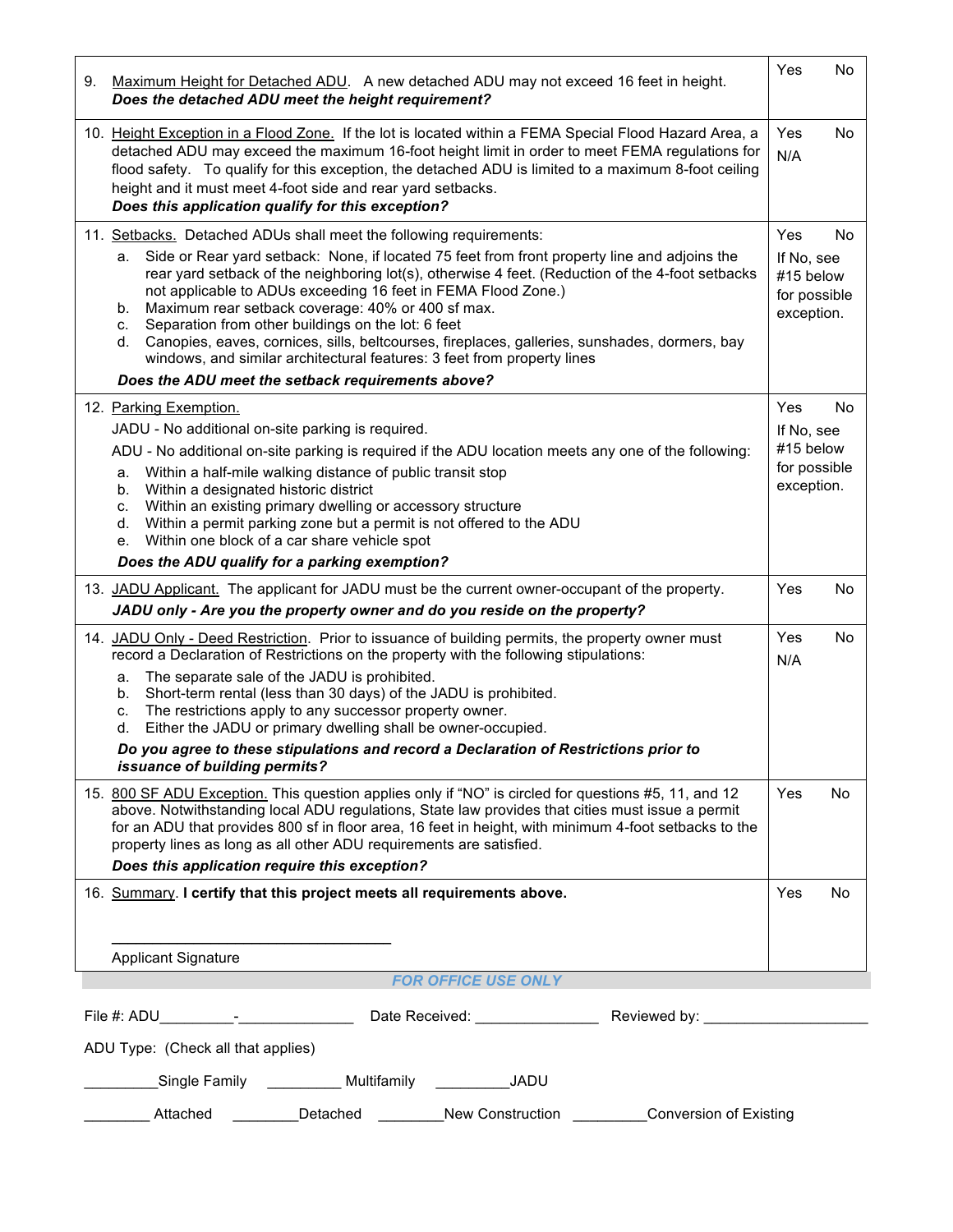| City of Alameda Planning Division<br>Planning, Building and Trans. Dept.<br>2263 Santa Clara Avenue, Room 190<br>Alameda, CA 94501 | TO BE RECORDED and when<br>recorded mail to: |  |
|------------------------------------------------------------------------------------------------------------------------------------|----------------------------------------------|--|
|                                                                                                                                    |                                              |  |

Space Above For Recorder's Use Only

**INSTRUCTIONS:** In order to receive a building permit for a Junior ADU from the City of Alameda, complete and notarize this form and take it to the Alameda County Clerk-Recorder at 1106 Madison St., Rm. 101, Oakland, CA 94607. Remember to attach a copy of the property's Legal Description, which may be found with the Property Deed. One (1) copy of the fully executed form must be returned to the City of Alameda at the address above. Once recorded, the County may take several weeks to forward a copy to the City, so it is recommended you obtain an extra copy to submit directly to the City in order to expedite processing of your Building Permit. For further information on the Clerk-Recorder's office, call 510-272-6362, or visit www.acgov.org/auditor/clerk

## **DECLARATION OF RESTRICTIONS PERTAINING TO JUNIOR ACCESSORY DWELLING UNIT (DEED RESTRICTION)**

| Property Owner(s): | ("Property Owner") |
|--------------------|--------------------|
| Site Address:      | Alameda, CA        |

APN \_\_\_\_\_\_\_-\_\_\_\_\_\_\_\_\_\_-\_\_\_\_\_\_\_\_\_\_\_-\_\_\_\_\_\_ (the "Property").

Whereas, Property Owner is the present owner of certain real property located in the City of Alameda, State of California, more particularly described in the legal description attached as Exhibit A; and

Whereas, the term "Property Owner" shall, if applicable, include heirs named within a currently valid declaration of trust designating ownership of subject property, and shall, if applicable, include principals of a corporation; and

Whereas, Property Owner and/ or persons acting on behalf of Property Owner propose to convert part of an existing structure to a junior accessory dwelling unit; and

Whereas, the City of Alameda conditions the construction and/ or conversion, and occupancy of the junior accessory dwelling unit, and the Property Owner agrees as follows:

1) The junior accessory dwelling unit shall not be rented for a period of less than thirty (30) days.